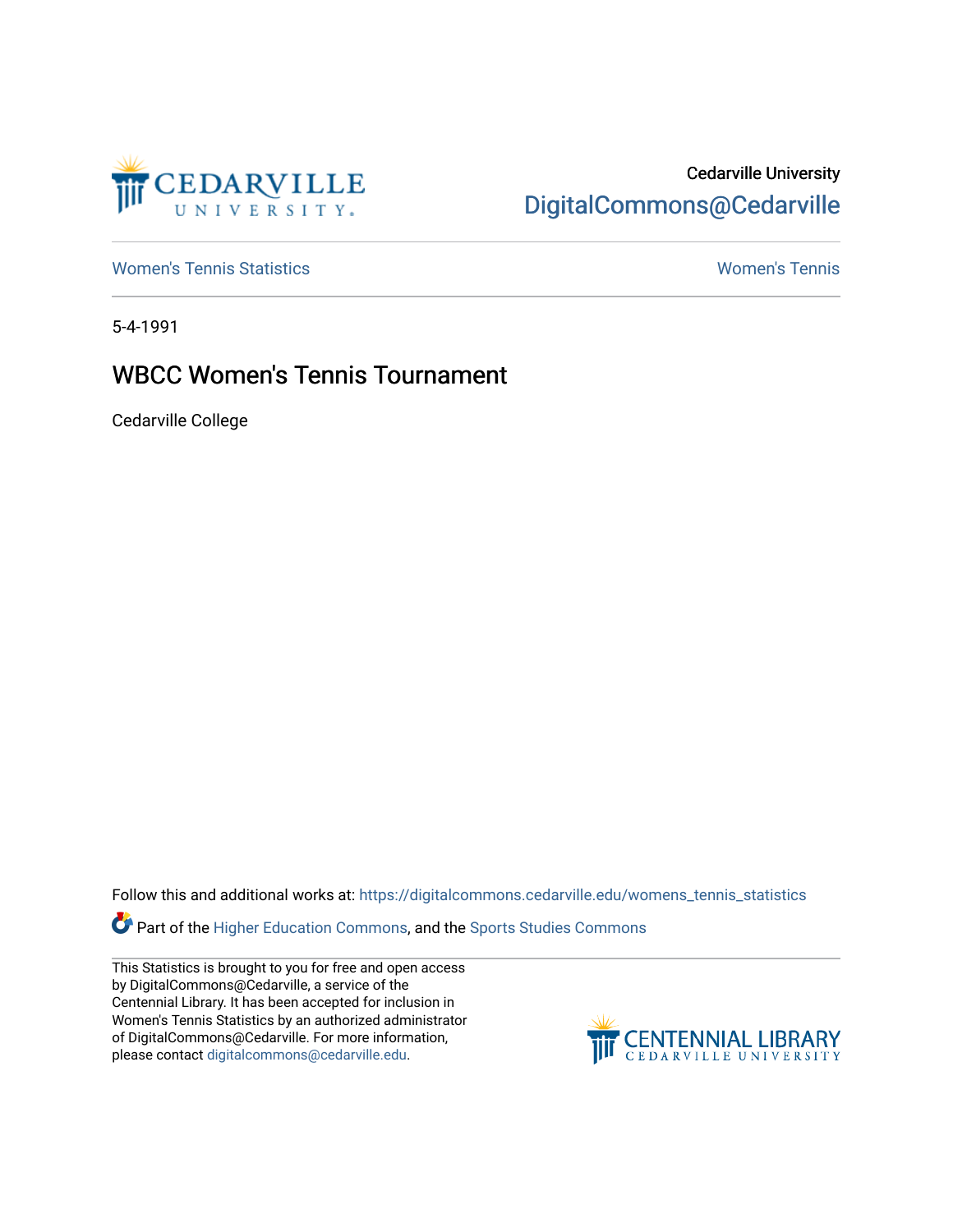Peints

| 101        | 5116655 | 20002255             |                     |                       |
|------------|---------|----------------------|---------------------|-----------------------|
| CEDARVILLE | 10      | $\sim$ $\sim$ $\sim$ | 15<br>$\lambda = 2$ | CONFRANCE<br>LHAMPION |
| FINDUAY    |         | $\mathcal{Z}$        |                     |                       |
| WILMINGTON |         |                      |                     |                       |

ALL CONFERENCE-

 $SINGUIS$ :

ANGIE HARTMAN JULIE SWIFT CEDARVILLE JULIE SEAMAN ELAINE STROUP LYNETTE CRUE,

KARA LAROSR) FINDLAY

ELIZABETH HALE WILLIMINGTON MARY ELLEN RAYE BLUFFTON

DOUBLES

CEDARUILLE HARTMAN/SWIFT GANNON / SMITH FINDLAY ROBERTS MILLER MILMINGTON RENIVER / PINKUETON

A great trad-up" to Wislink 22 tammament hat wich. This was a goved tournament, with many good matches. WE purhaper have the strongest tram Evro. and their play this Warkand wims ant That prosess ment. The quality of play is much tright at an The sehrones, and that make for really pour tennes!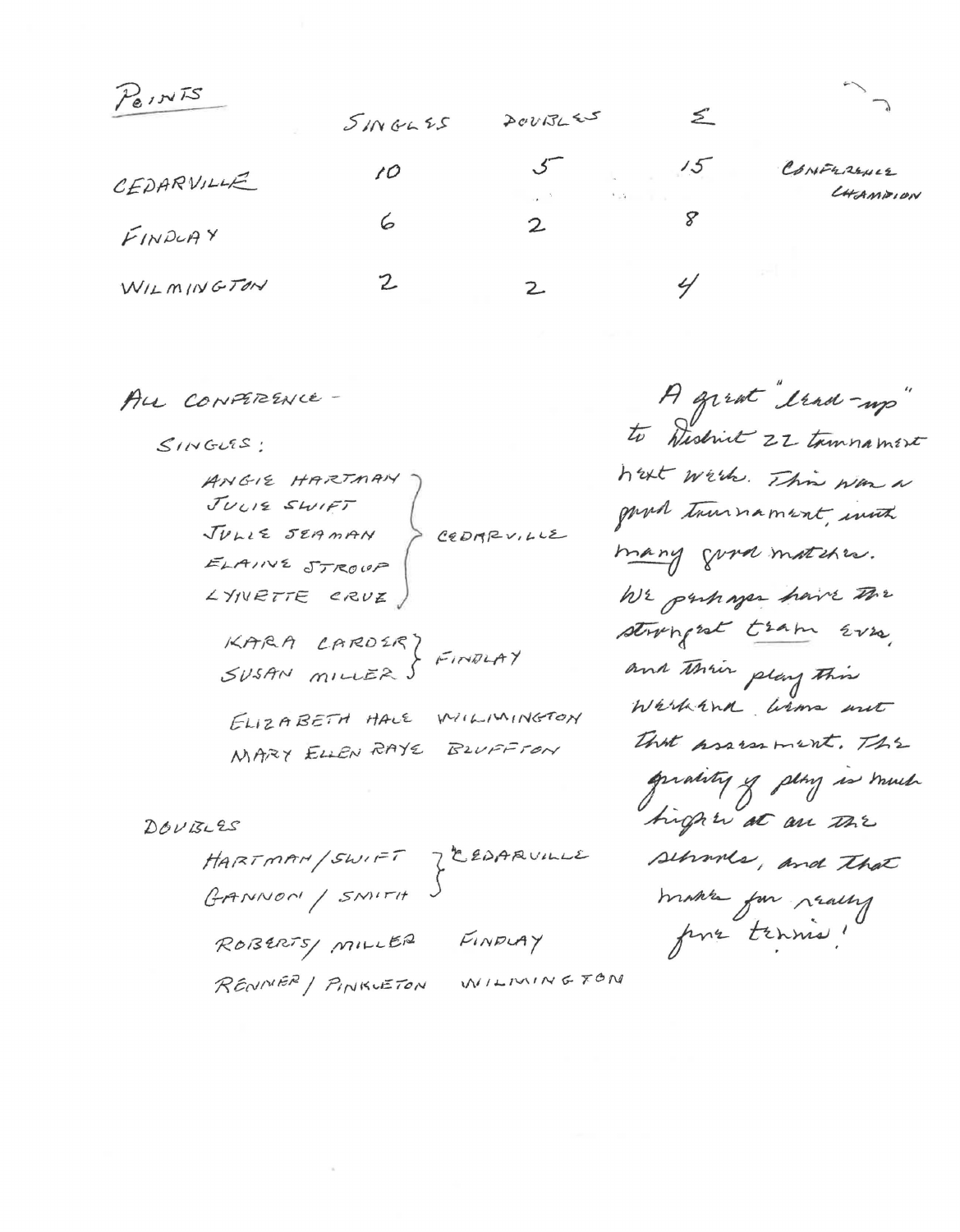## WBCC WOMEN'S TENNIS TOURNAMENT **FLIGHTS**

May 3-4, 1991 Hosted by Bluffton College (Bluffton, Cedarville, Findlay, Wilmington)

Play begins at 1:00 p.m. Friday 

SINGLES: (6 Sets)

Liaberte

 $\pmb{\mathfrak{f}}$ 

Figure 43

\nClearly, 
$$
Rellye
$$
 Rinkletom (NC)

\nRemark 43

\ndenny Lehman (RC)

\n $Log(2) 60;62$ 

\nCarol

\nChamberlain (CC)

\nFor a Carter

\nUqF) 3-6;67;6-2

\nAns. 2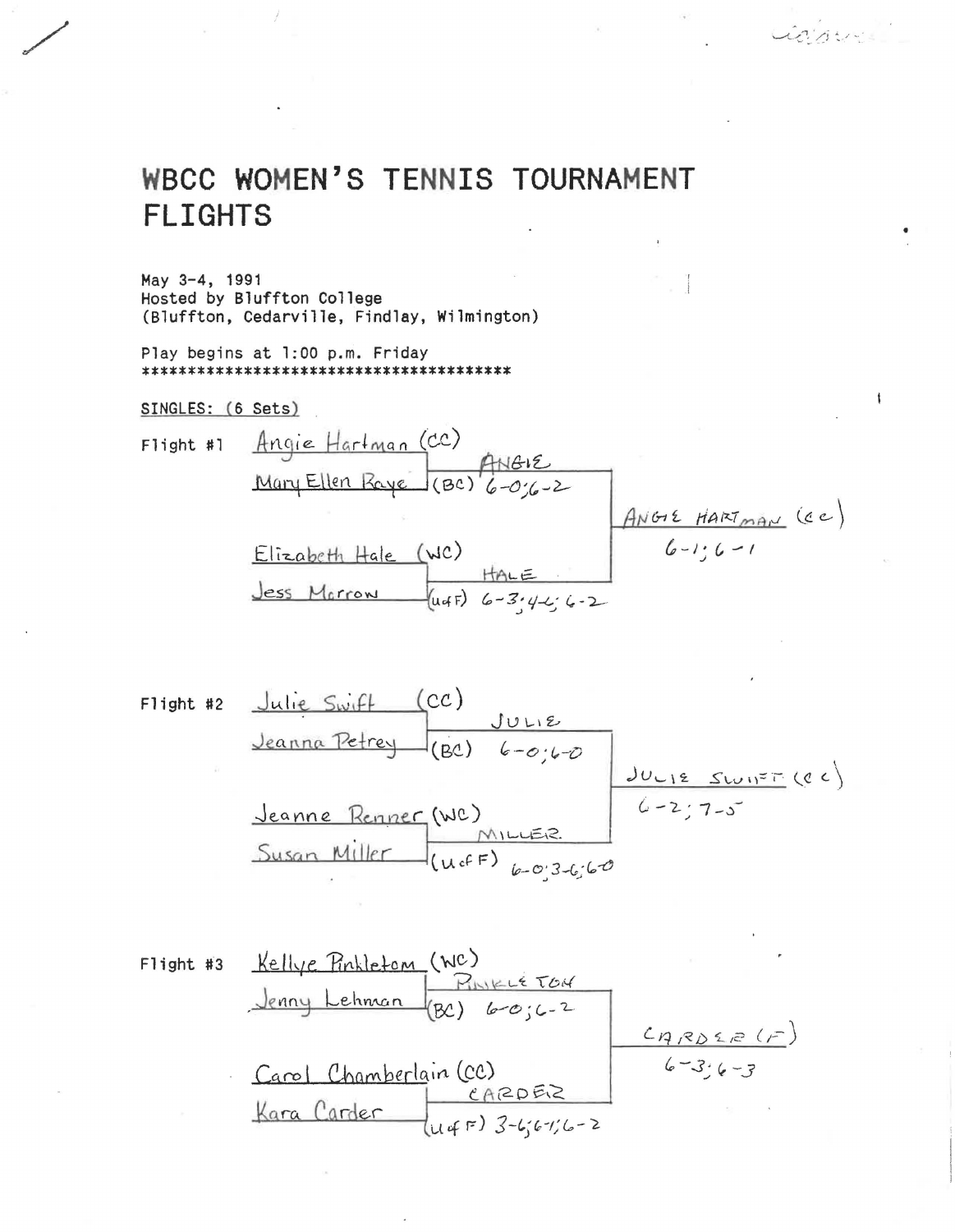#### (SINGLES FLIGHTS) 1991 WBCC WOMEN'S TENNIS TOURNAMENTS

Flight #4 Monique Roberts (UGF)

\nPath Wallingford (WC)

\n
$$
6-0\% - 4
$$
\nAny Wagner (BC)

\n
$$
6-0\% - 4
$$
\n
$$
6-4\% - 7-5
$$
\nJulie Seaman (CC)

\n
$$
6-3\% - 1
$$
\nUse Sepan (C)

\n
$$
6-3\% - 1
$$
\nUse Sec. (C)

Figure 15

\nEachiko Nakano (oc)

\nEachiko Nakano (wc)

\n
$$
6-0.6-3
$$

\nTracey Tong (BC)

\nKris Keller (c) 6-4.6-2.6-2

\nKris Keller (u4-4.6-2.6-2)

Flight #6  
\nLynn Miller  
\n(BC)  
\n
$$
G-0;G-0
$$
  
\nLynr\nLynr\nMiller  
\n(BC)  
\n $G-0;G-0$   
\n $Lynrrrf (Rvz(c))$   
\nHcather Moody (ufr)\n $G-1;G-3$   
\nShannon Pilny (wc)  
\n $G-0;L=3$ 

 $-2-$ 

 $\ddagger$